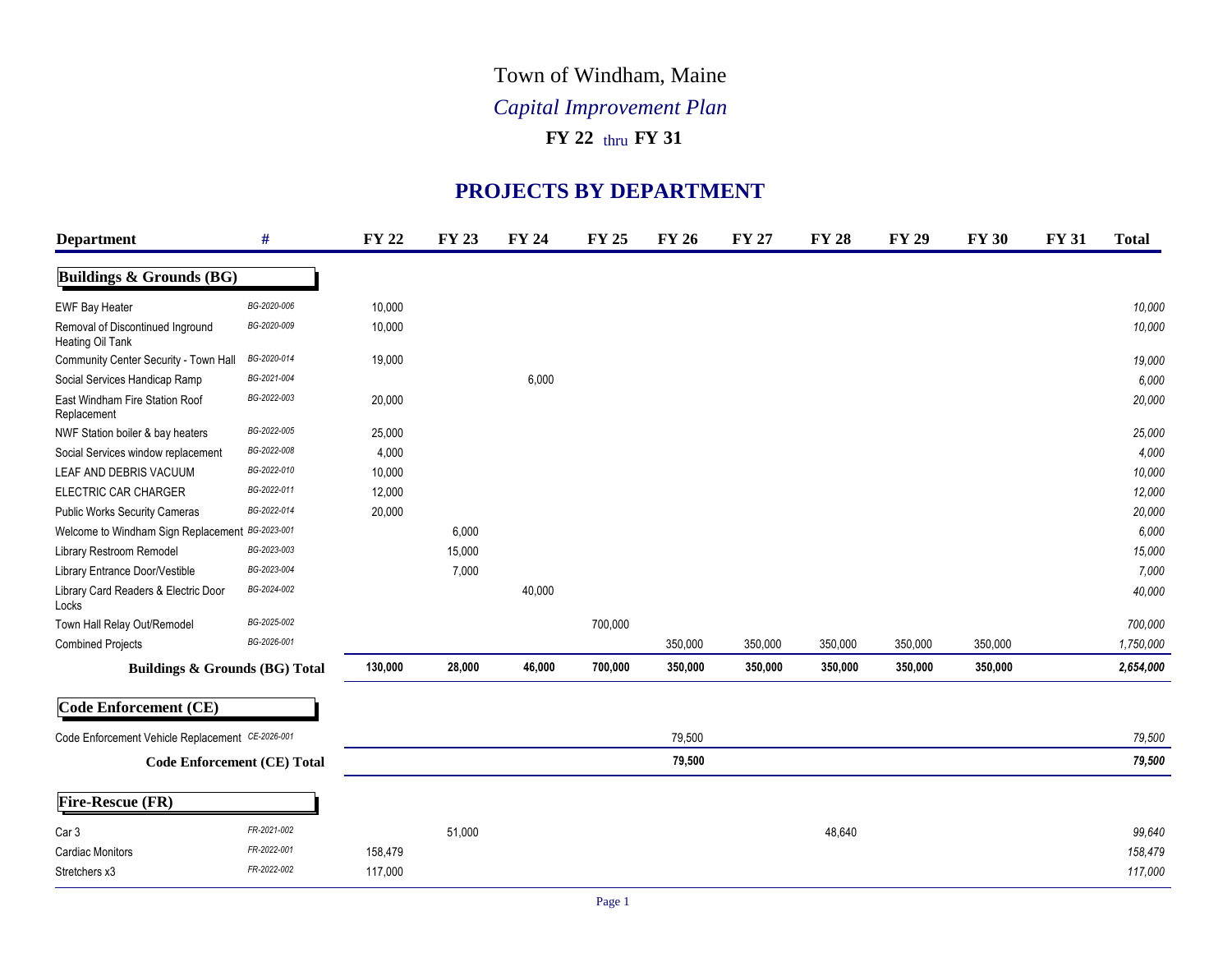| <b>Department</b>                         | $\#$                                   | <b>FY 22</b> | <b>FY 23</b> | <b>FY 24</b> | <b>FY 25</b> | <b>FY 26</b> | <b>FY 27</b> | <b>FY 28</b> | <b>FY 29</b> | <b>FY 30</b> | <b>FY 31</b> | <b>Total</b> |
|-------------------------------------------|----------------------------------------|--------------|--------------|--------------|--------------|--------------|--------------|--------------|--------------|--------------|--------------|--------------|
| ATV                                       | FR-2022-005                            |              | 38,000       |              |              |              |              |              |              |              |              | 38,000       |
| CENTRAL GEAR WASHER/DRYER                 | FR-2022-006                            | 18,000       |              |              |              |              |              |              |              |              |              | 18,000       |
| ENGINE 5 PUMP REBUILD                     | FR-2022-007                            | 20,000       |              |              |              |              |              |              |              |              |              | 20,000       |
| Squad 7                                   | FR-2022-012                            | 550,000      |              |              |              |              |              |              |              |              |              | 550,000      |
| Self Contained Breathing Apparatus x50    | FR-2023-001                            |              | 350,000      |              |              |              |              |              |              |              |              | 350,000      |
| Car 4                                     | FR-2023-003                            |              | 51,000       |              |              |              |              |              |              |              |              | 51,000       |
| <b>Extrication Equipment</b>              | FR-2023-004                            | 55,000       |              |              |              |              |              |              |              |              |              | 55,000       |
| Engine 5                                  | FR-2024-001                            |              |              | 591,179      |              |              |              |              |              |              |              | 591,179      |
| Ambulance 1 - AMR                         | FR-2025-010                            |              | 175,000      |              |              |              |              |              |              |              |              | 175,000      |
| Ambulance 2 - AMR                         | FR-2025-011                            |              |              |              | 175,000      |              |              |              |              |              |              | 175,000      |
| Unit 8                                    | FR-2025-013                            |              |              |              | 56,000       |              |              |              |              |              |              | 56,000       |
| Unit 9                                    | FR-2025-014                            |              |              |              | 56,000       |              |              |              |              |              |              | 56,000       |
| Unit 10                                   | FR-2025-015                            |              |              |              | 56,000       |              |              |              |              |              |              | 56,000       |
| Car 1                                     | FR-2025-016                            |              |              |              | 55,000       |              |              |              |              |              |              | 55,000       |
| Tower 3                                   | FR-2026-001                            |              |              |              |              | 1,500,000    |              |              |              |              |              | 1,500,000    |
| Apparatus Service Truck - 1/2 of cost     | FR-2026-002                            |              |              |              |              | 52,000       |              |              |              |              |              | 52,000       |
| Ambulance 4 - AMR                         | FR-2027-001                            |              |              |              |              |              | 175,000      |              |              |              |              | 175,000      |
| Traffic 12                                | FR-2027-002                            |              |              |              |              |              | 40,000       |              |              |              |              | 40,000       |
| Ladder 4                                  | FR-2028-001                            |              |              |              |              |              |              | 1,300,000    |              |              |              | 1,300,000    |
| Thermal Imaging Cameras                   | FR-2028-002                            |              |              |              |              |              |              | 78,870       |              |              |              | 78,870       |
| <b>SCBA Cylinders</b>                     | FR-2028-004                            |              |              |              |              |              |              | 32,000       |              |              |              | 32,000       |
| <b>Rescue Struts</b>                      | FR-2029-001                            |              |              |              |              |              |              |              | 11,200       |              |              | 11,200       |
| EAST GEAR EXTRACTOR                       | FR-2029-002                            |              |              |              |              |              |              |              | 11,500       |              |              | 11,500       |
| Gear Extractor & Dryer for SWFS           | FR-2030-002                            |              |              |              |              |              |              |              |              | 25,000       |              | 25,000       |
|                                           | Fire-Rescue (FR) Total                 | 918,479      | 665,000      | 591,179      | 398,000      | 1,552,000    | 215,000      | 1,459,510    | 22,700       | 25,000       |              | 5,846,868    |
| <b>Information Services (IS)</b>          |                                        |              |              |              |              |              |              |              |              |              |              |              |
|                                           | IS-2022-002                            |              |              |              |              |              |              |              |              |              |              |              |
| SERVER REPLACEMENT AT PUBLIC<br>SAFETY    |                                        | 50,000       |              |              |              |              |              |              |              |              |              | 50,000       |
| FIREWALL AND SWITCH<br><b>REPLACEMENT</b> | IS-2023-002                            |              | 50,000       |              |              |              |              |              |              |              |              | 50,000       |
| BARRACUDA BACKUP REPLACEMENT IS-2025-001  |                                        |              |              |              | 28,000       |              |              |              |              |              |              | 28,000       |
|                                           | <b>Information Services (IS) Total</b> | 50,000       | 50,000       |              | 28,000       |              |              |              |              |              |              | 128,000      |
| Library (LB)                              |                                        |              |              |              |              |              |              |              |              |              |              |              |
| Children's Room shelving                  | LB-2020-001                            |              | 74,500       |              |              |              |              |              |              |              |              | 74,500       |
| Public Library Teen Area Shelving         | LB-2021-001                            | 26,050       |              |              |              |              |              |              |              |              |              | 26,050       |
|                                           | Library (LB) Total                     | 26,050       | 74,500       |              |              |              |              |              |              |              |              | 100,550      |
|                                           |                                        |              |              |              |              |              |              |              |              |              |              |              |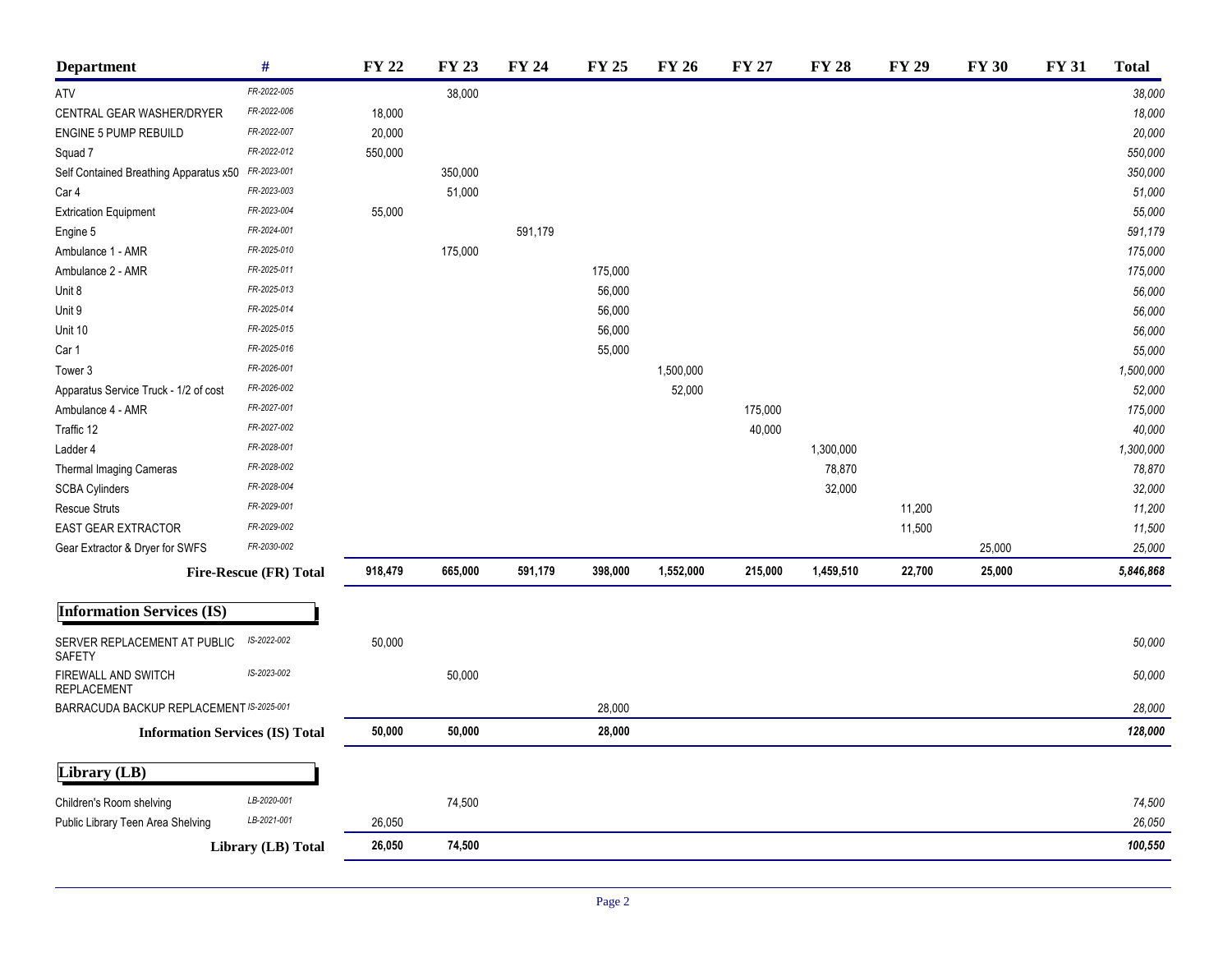| <b>Department</b>                             | $\#$                                   | <b>FY 22</b> | <b>FY 23</b> | <b>FY 24</b> | <b>FY 25</b> | <b>FY 26</b> | <b>FY 27</b> | <b>FY 28</b> | <b>FY 29</b> | <b>FY 30</b> | <b>FY 31</b> | <b>Total</b> |
|-----------------------------------------------|----------------------------------------|--------------|--------------|--------------|--------------|--------------|--------------|--------------|--------------|--------------|--------------|--------------|
| <b>Parks and Recreation (PR)</b>              |                                        |              |              |              |              |              |              |              |              |              |              |              |
| Lowell Parking Lot Expansion                  | PR-2021-003                            | 240,000      |              |              |              |              |              |              |              |              |              | 240,000      |
| Dundee Parking Lot Improvements               | PR-2021-007                            |              | 12,000       |              |              |              |              |              |              |              |              | 12,000       |
| Dog Park - Donnabeth Lippman Park             | PR-2022-001                            |              |              | 40,000       |              |              |              |              |              |              |              | 40,000       |
| Lowell Playground Replacement                 | PR-2022-002                            | 56,000       |              |              |              |              |              |              |              |              |              | 56,000       |
| LIPPMAN PARK DESIGN AND<br><b>ENGINEERING</b> | PR-2022-005                            | 20,000       |              |              |              |              |              |              |              |              |              | 20,000       |
| Town Hall Playground                          | PR-2023-001                            |              | 75,000       |              |              |              |              |              |              |              |              | 75,000       |
| Community Park Project Phase III              | PR-2023-002                            |              | 300,950      |              |              |              |              |              |              |              |              | 300,950      |
| Community Park Phase IV                       | PR-2024-002                            |              |              | 160,000      |              |              |              |              |              |              |              | 160,000      |
|                                               | <b>Parks and Recreation (PR) Total</b> | 316,000      | 387,950      | 200,000      |              |              |              |              |              |              |              | 903,950      |
| Police (PD)                                   |                                        |              |              |              |              |              |              |              |              |              |              |              |
| <b>TASER</b>                                  | PD-2022-001                            | 9,470        | 14,400       | 14,400       | 14,400       | 14,400       |              |              |              |              |              | 67,070       |
| <b>BODY CAMERAS</b>                           | PD-2022-002                            | 33,000       |              |              |              |              |              |              |              |              |              | 33,000       |
|                                               | Police (PD) Total                      | 42,470       | 14,400       | 14,400       | 14,400       | 14,400       |              |              |              |              |              | 100,070      |
| PWD - Equip (PW)                              |                                        |              |              |              |              |              |              |              |              |              |              |              |
| Loader #25                                    | PW-2018-001                            |              | 230,000      |              |              |              |              |              |              |              |              | 230,000      |
| Pickup #98                                    | PW-2020-004                            |              | 50,000       |              |              |              |              | 50,000       |              |              |              | 100,000      |
| (1) WALKER RIDING LAWN MOWER                  | PW-2020-014                            | 14,000       |              |              |              |              |              |              |              | 14,000       |              | 28,000       |
| 2nd Sweeper                                   | PW-2021-002                            | 230,000      |              |              |              |              |              |              |              |              |              | 230,000      |
| Skid Steer #28                                | PW-2021-004                            |              | 80,000       |              |              |              |              |              |              |              |              | 80,000       |
| Pickup #97                                    | PW-2021-006                            | 60,000       |              |              |              |              |              | 60,000       |              |              |              | 120,000      |
| Dump Truck #01                                | PW-2021-007                            | 215,000      |              |              |              |              |              |              |              |              |              | 215,000      |
| Pickup #99                                    | PW-2021-008                            |              | 50,000       |              |              |              |              |              | 50,000       |              |              | 100,000      |
| Dump Truck #2                                 | PW-2022-001                            |              |              | 190,000      |              |              |              |              |              |              |              | 190,000      |
| <b>NEW TRACKLESS</b>                          | PW-2022-002                            | 185,000      |              |              |              |              |              |              |              | 185,000      |              | 370,000      |
| Pickup #81                                    | PW-2022-003                            |              | 50,000       |              |              |              |              |              |              |              |              | 50,000       |
| TRUCK/CAR LIFT                                | PW-2022-006                            | 18,000       |              |              |              |              |              |              |              |              |              | 18,000       |
| Dump Truck #4                                 | PW-2022-007                            | 190,000      |              |              |              |              |              |              |              |              |              | 190,000      |
| <b>FORK LIFT</b>                              | PW-2022-012                            | 26,000       |              |              |              |              |              |              |              |              |              | 26,000       |
| Dump Truck #3                                 | PW-2023-002                            |              | 190,000      |              |              |              |              |              |              |              |              | 190,000      |
| Roller                                        | PW-2024-004                            |              |              | 35,500       |              |              |              |              |              |              |              | 35,500       |
| Trackless Sidewalk Machine #24                | PW-2024-005                            |              |              | 185,000      |              |              |              |              |              |              |              | 185,000      |
| Dump Truck #8                                 | PW-2025-001                            |              |              |              | 190,000      |              |              |              |              |              |              | 190,000      |
| Dump Truck #9                                 | PW-2025-002                            |              |              |              | 215,000      |              |              |              |              |              |              | 215,000      |
| Pickup #80                                    | PW-2025-003                            |              |              |              | 50,000       |              |              |              |              |              |              | 50,000       |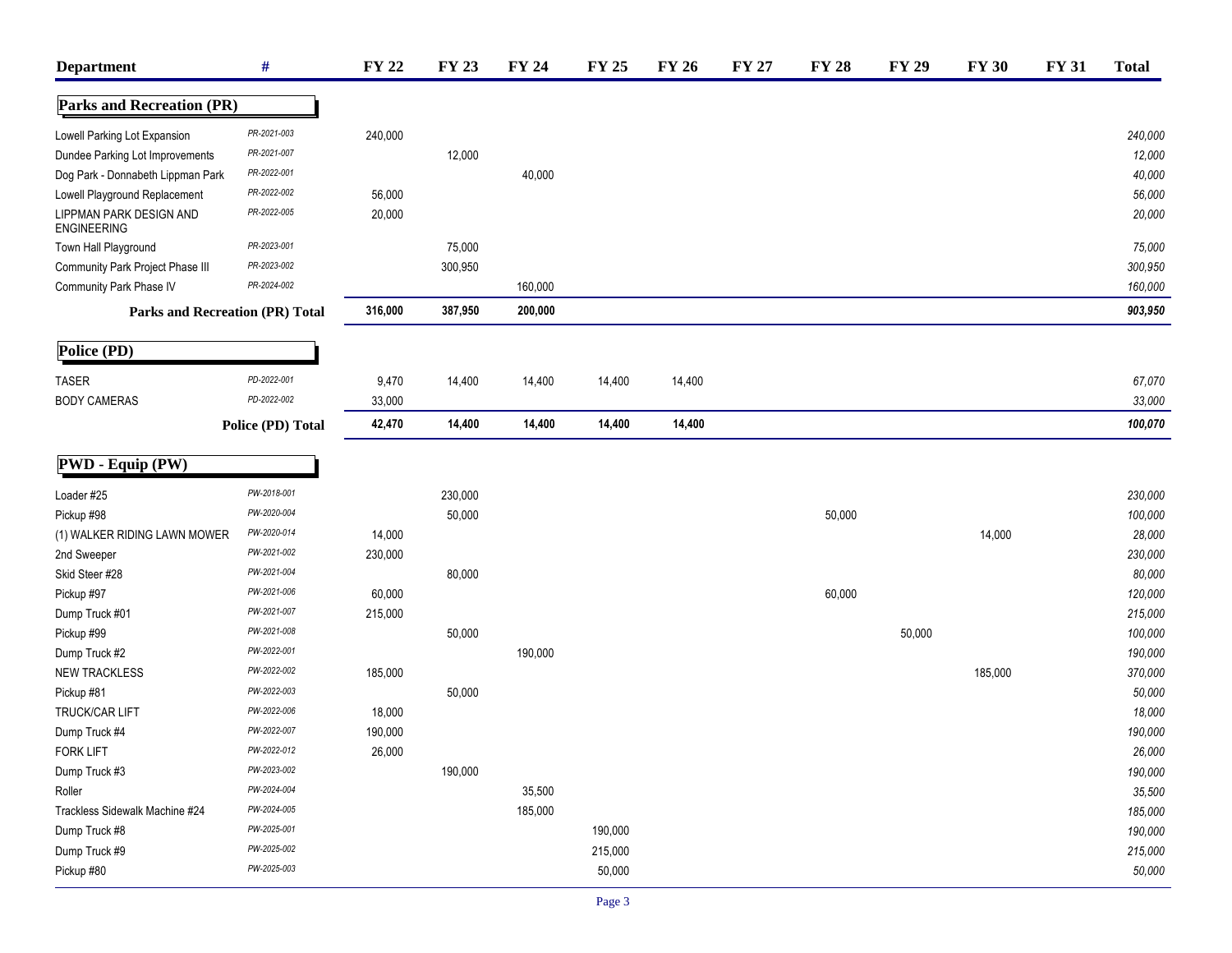| <b>Department</b>                                 | #                             | <b>FY 22</b> | <b>FY 23</b> | <b>FY 24</b> | <b>FY 25</b> | <b>FY 26</b> | <b>FY 27</b> | <b>FY 28</b> | <b>FY 29</b> | <b>FY 30</b> | <b>FY 31</b> | <b>Total</b> |
|---------------------------------------------------|-------------------------------|--------------|--------------|--------------|--------------|--------------|--------------|--------------|--------------|--------------|--------------|--------------|
| Pickup #96                                        | PW-2025-004                   |              |              |              | 50,000       |              |              |              |              |              |              | 50,000       |
| Dump Truck #10                                    | PW-2026-001                   |              |              |              |              | 190,000      |              |              |              |              |              | 190,000      |
| Dump Truck #11                                    | PW-2026-002                   |              |              |              |              | 190,000      |              |              |              |              |              | 190,000      |
| <b>Bale Chopper</b>                               | PW-2026-003                   |              |              |              |              | 8,000        |              |              |              |              |              | 8,000        |
| Dump Truck #5                                     | PW-2027-001                   |              |              |              |              |              | 190,000      |              |              |              |              | 190,000      |
| Sweeper #23                                       | PW-2027-002                   |              |              |              |              |              | 230,000      |              |              |              |              | 230,000      |
| Mower                                             | PW-2027-003                   |              |              |              |              |              | 15,000       |              |              |              |              | 15,000       |
| Chipper                                           | PW-2027-004                   |              |              |              |              |              | 40,000       |              |              |              |              | 40,000       |
| Stormwater Pickup 1/2T                            | PW-2027-005                   |              |              |              |              |              | 32,000       |              |              |              |              | 32,000       |
| Backhoe #21                                       | PW-2028-001                   |              |              |              |              |              |              | 175,000      |              |              |              | 175,000      |
| Dump Truck #6                                     | PW-2029-001                   |              |              |              |              |              |              |              | 190,000      |              |              | 190,000      |
| Dump Truck #7                                     | PW-2029-002                   |              |              |              |              |              |              |              | 190,000      |              |              | 190,000      |
| Grader #26                                        | PW-2030-001                   |              |              |              |              |              |              |              |              | 300,000      |              | 300,000      |
| Loader #27                                        | PW-2030-002                   |              |              |              |              |              |              |              |              | 230,000      |              | 230,000      |
| <b>Flatbed Trailer</b>                            | PW-2031-001                   |              |              |              |              |              |              |              |              |              | 18,000       | 18,000       |
|                                                   | <b>PWD - Equip (PW) Total</b> | 938,000      | 650,000      | 410,500      | 505,000      | 388,000      | 507,000      | 285,000      | 430,000      | 729,000      | 18,000       | 4,860,500    |
| PWD - Roads - (RD)                                |                               |              |              |              |              |              |              |              |              |              |              |              |
| Paving Land of Nod Road                           | RD-2020-004                   | 200,000      |              |              |              |              |              |              |              |              |              | 200,000      |
| Vance Drive Paving                                | RD-2020-008                   | 40,150       |              |              |              |              |              |              |              |              |              | 40,150       |
| Pinewood Acres Paving                             | RD-2020-009                   |              | 140,800      |              |              |              |              |              |              |              |              | 140,800      |
| <b>Engineering Services</b>                       | RD-2020-010                   | 50,000       | 50,000       | 50,000       | 50,000       | 50,000       | 50,000       | 50,000       | 50,000       | 50,000       |              | 450,000      |
| Road projects - Supplies & Materials              | RD-2020-011                   | 37,500       | 37,500       | 45,000       | 45,000       | 45,000       | 45,000       | 45,000       | 45,000       | 45,000       |              | 390,000      |
| Road Projects - Outside Contractors               | RD-2020-012                   | 37,500       | 50,000       | 50,000       |              |              |              |              |              |              |              | 137,500      |
| Road Projects - Equipment Rental                  | RD-2020-013                   | 75,000       | 75,000       | 75,000       | 75,000       | 75,000       | 75,000       | 75,000       | 75,000       | 75,000       |              | 675,000      |
| VARNEY MILL RD PAVING                             | RD-2021-001                   | 258,500      |              |              |              |              |              |              |              |              |              | 258,500      |
| Lantern Lane Cross Culvert                        | RD-2021-002                   | 207,260      |              |              |              |              |              |              |              |              |              | 207,260      |
| RETAINERS FY 20 PROJECTS                          | RD-2021-004                   | 18,752       |              |              |              |              |              |              |              |              |              | 18,752       |
| <b>Hillcrest Subdivision</b>                      | RD-2022-002                   | 143,000      |              |              |              |              |              |              |              |              |              | 143,000      |
| Abby & Oak Subdivision                            | RD-2022-003                   | 71,500       |              |              |              |              |              |              |              |              |              | 71,500       |
| High Street Paving                                | RD-2022-004                   |              | 192,500      |              |              |              |              |              |              |              |              | 192,500      |
| HALL ROAD -REBUILD                                | RD-2022-005                   |              | 500,000      |              |              |              |              |              |              |              |              | 500,000      |
| Gosher and Gateway Overlay                        | RD-2022-006                   | 30,000       |              |              |              |              |              |              |              |              |              | 30,000       |
| Depot Street Reconstruction & Paving              | RD-2022-013                   | 1,500,000    |              |              |              |              |              |              |              |              |              | 1,500,000    |
| Varney Mill Estate Subdivision                    | RD-2023-002                   |              | 540,000      |              |              |              |              |              |              |              |              | 540,000      |
| Falmouth Road Rte 115 to Stevens Rd               | RD-2023-003                   |              | 160,300      |              |              |              |              |              |              |              |              | 160,300      |
| RIVER ROAD/202 PED &<br>INTERSECTION IMPROVEMENTS | RD-2023-004                   |              | 1,400,000    |              |              |              |              |              |              |              |              | 1,400,000    |
| PAVING AND RECONSTRUCTION                         | RD-2024-001                   |              | 800,000      | 985,000      | 1,200,000    | 1,200,000    | 1,200,000    | 1,200,000    | 1,200,000    | 1,200,000    |              | 8,985,000    |
| <b>Barnes Road</b>                                | RD-2024-002                   |              |              | 720,000      |              |              |              |              |              |              |              | 720,000      |